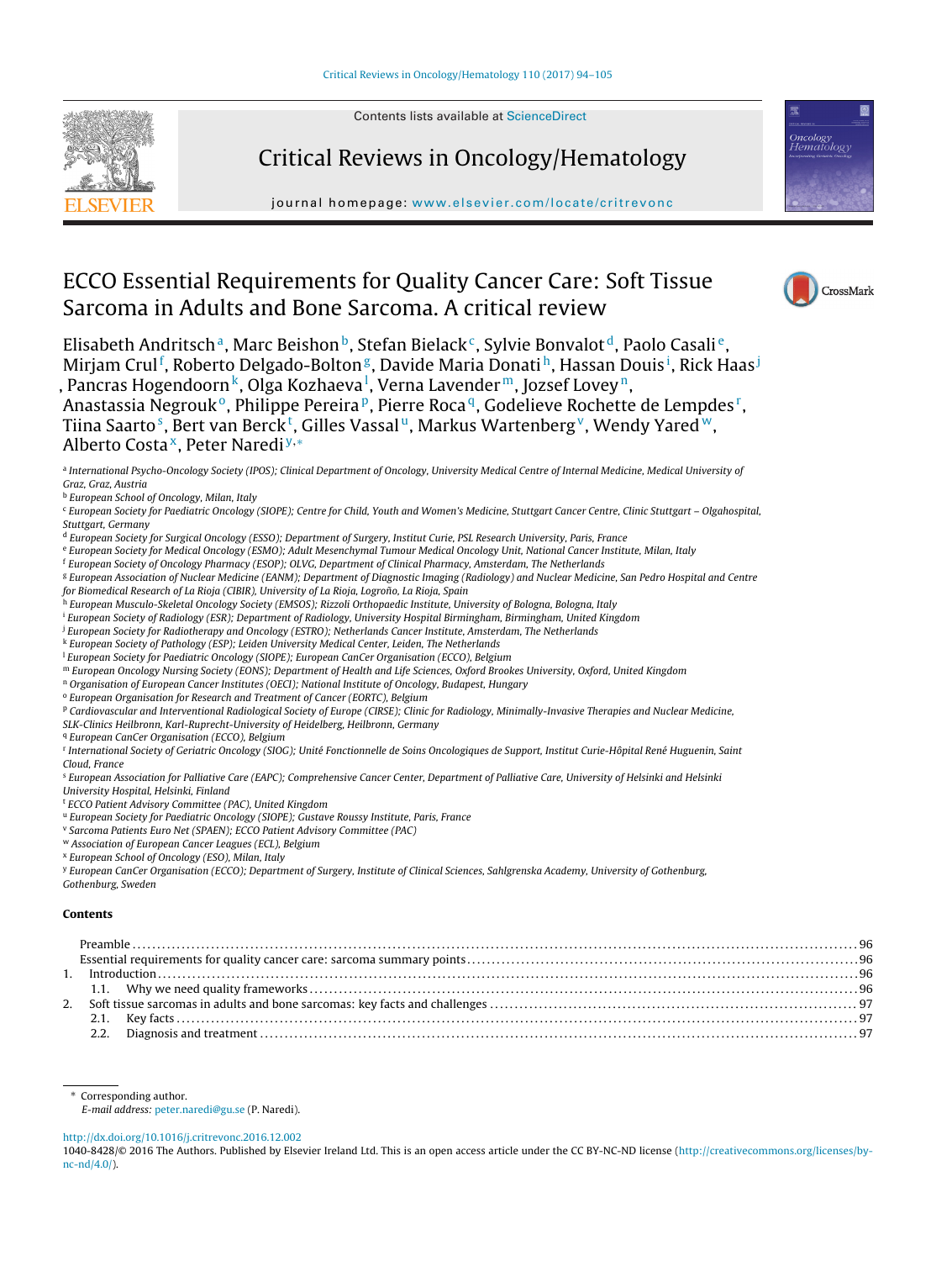|                  | 2.3. |        |  |
|------------------|------|--------|--|
|                  |      | 2.3.1. |  |
|                  |      | 2.3.2. |  |
|                  |      | 2.3.3. |  |
|                  |      | 2.3.4. |  |
|                  |      | 2.3.5. |  |
|                  |      | 2.3.6. |  |
| 3.               |      |        |  |
|                  | 3.1. |        |  |
|                  | 3.2. |        |  |
|                  | 3.3. |        |  |
|                  | 3.4. |        |  |
| $\overline{4}$ . |      |        |  |
|                  | 4.1. |        |  |
|                  | 4.2. |        |  |
|                  | 4.3. |        |  |
|                  | 4.4. |        |  |
|                  | 4.5. |        |  |
|                  | 4.6. |        |  |
|                  | 4.7. |        |  |
| 5.               |      |        |  |
|                  | 5.1. |        |  |
|                  | 5.2. |        |  |
|                  | 5.3. |        |  |
|                  | 5.4. |        |  |
|                  | 5.5. |        |  |
|                  | 5.6. |        |  |
| 6.               |      |        |  |
|                  | 6.1. |        |  |
|                  | 6.2. |        |  |
|                  |      | 6.2.1. |  |
|                  | 6.3. |        |  |
|                  | 6.4. |        |  |
| 7.               |      |        |  |
|                  |      |        |  |
|                  |      |        |  |
|                  |      |        |  |

#### ARTICLE INFO

Article history: Received 4 December 2016 Accepted 5 December 2016

Keywords: Sarcoma Soft tissue sarcoma Bone sarcoma Paediatric cancer Rare cancer **Ouality** European CanCer Organisation Cancer centre Cancer unit Europe Care pathways Multidisciplinary Cancer units Cancer centres Organisation of care Audit Quality assurance Patient-centred Multidisciplinary team Multidisciplinary working

## a b s t r a c t

Background: ECCO essential requirements for quality cancer care (ERQCC) are checklists and explanations of organisation and actions that are necessary to give high-quality care to patients who have a specific tumour type. They are written by European experts representing all disciplines involved in cancer care. ERQCC papers give oncology teams, patients, policymakers and managers an overview of the elements

needed in any healthcare system to provide high quality of care throughout the patient journey. References are made to clinical guidelines and other resources where appropriate, and the focus is on care in Europe.

#### Sarcoma: essential requirements for quality care

• Sarcomas – which can be classified into soft tissue and bone sarcomas – are rare, but all rare cancers make up more than 20% of cancers in Europe, and there are substantial inequalities in access to high-quality care. Sarcomas, of which there are many subtypes, comprise a particularly complex and demanding challenge for healthcare systems and providers. This paper presents essential requirements for quality cancer care of soft tissue sarcomas in adults and bone sarcomas.

• High-quality care must only be carried outin specialised sarcoma centres (including paediatric cancer centres) which have both a core multidisciplinary team and an extended team of allied professionals, and which are subject to quality and audit procedures. Access to such units is far from universal in all European countries.

• It is essential that, to meet European aspirations for high-quality comprehensive cancer control, healthcare organisations implement the requirements in this paper, paying particular attention to multidisciplinarity and patient-centred pathways from diagnosis and follow-up, to treatment, to improve survival and quality of life for patients.

Conclusion: Taken together, the information presented in this paper provides a comprehensive description of the essential requirements for establishing a high-quality service for soft tissue sarcomas in adults and bone sarcomas. The ECCO expert group is aware that it is not possible to propose a 'one size fits all' system for all countries, but urges that access to multidisciplinary teams is guaranteed to all patients with sarcoma.

© 2016 The Authors. Published by Elsevier Ireland Ltd. This is an open access article under the CC BY-NC-ND license [\(http://creativecommons.org/licenses/by-nc-nd/4.0/](http://creativecommons.org/licenses/by-nc-nd/4.0/)).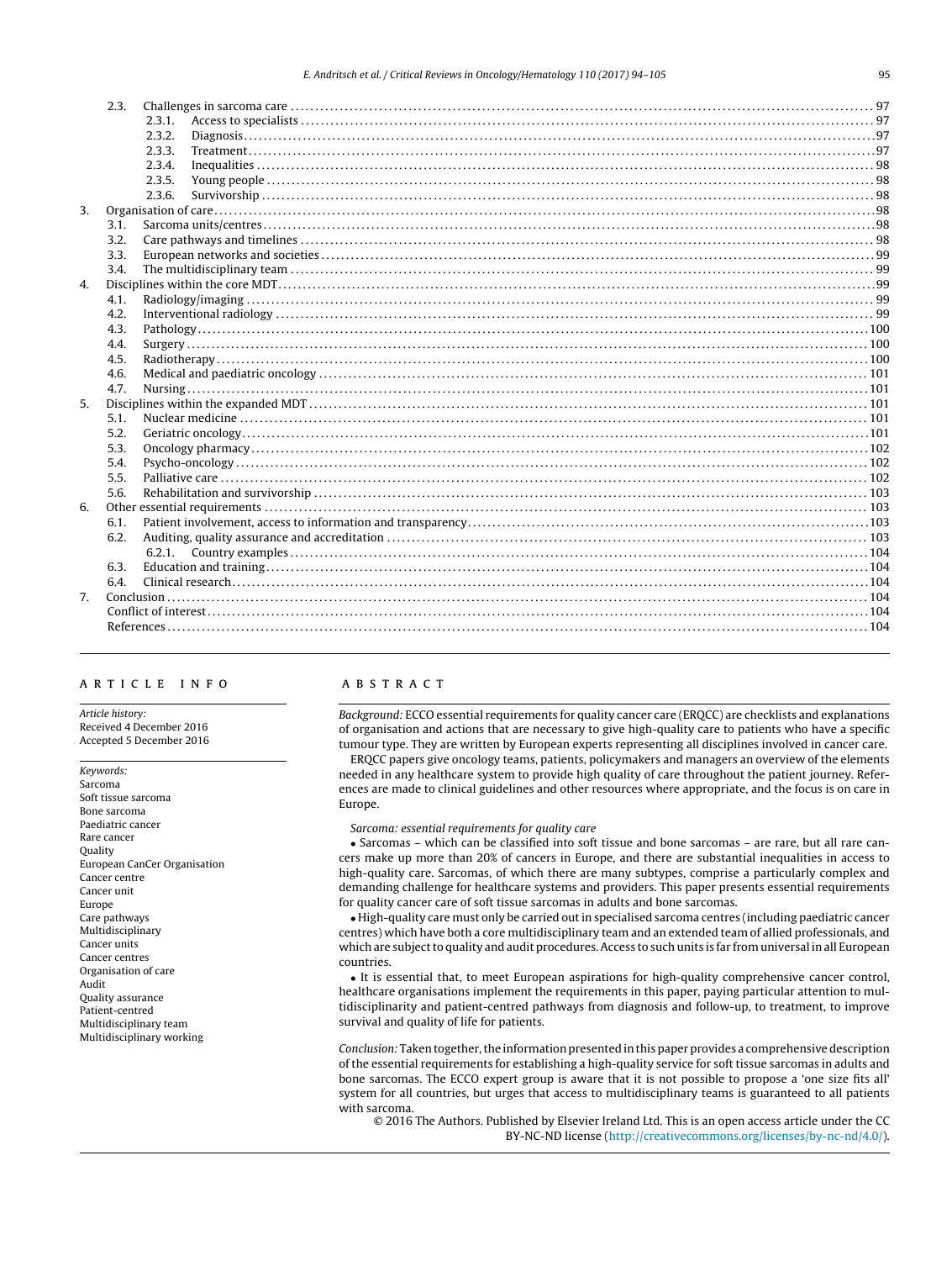#### **Preamble**

ECCO essential requirements for quality cancer care (ERQCC) are checklists and explanations of organisation and actions that are necessary to give high-quality care to patients who have a specific tumour type.

They are primarily organisational recommendations, not clinical guidelines, and are intended to give policymakers and managers, oncology teams and patient groups a non-technical overview ofthe elements needed in any healthcare system to provide high-quality care throughout the patient journey. References are made to clinical guidelines and other resources where appropriate, and the focus is on care in Europe.

The foundation of this ECCO requirements series is the concept of quality, which has become increasingly important in all aspects of healthcare, as the population has an increasing number of older people needing care, as many new and complex treatments come into use, and as more pressure is put on using resources effectively. Policymakers and patients need to know that their healthcare workforce, technology and facilities are configured optimally for each illness. In this context, improving quality means delivering cancer care that is timely, safe, effective and efficient; puts the patient at the centre of care; and gives all people equal access to high-quality care.

The structure of the ECCO ERQCC series is the same for each tumour type:

- Introduction: why we need cancer quality frameworks
- Key facts and challenges associated with the tumour type, from diagnosis to treatment, to follow-up
- Organisation of care: an overview of the patient pathway and overall requirements to deliver care
- Multidisciplinary working: in more detail, the requirements for core and 'expanded' teams involved in the patient pathway
- Measurement and accountability: quality assurance and audit, patient involvement and access to information.

## **Essential requirements for quality cancer care: sarcoma summary points**

- Sarcomas which can be classified into soft tissue and bone sarcomas – are rare, but all rare cancers make up more than 20% of cancers in Europe, and there are substantial inequalities in access to high-quality care. Sarcomas, of which there are many subtypes, comprise a particularly complex and demanding challenge for healthcare systems and providers. This paper presents essential requirements for quality cancer care of soft tissue sarcomas in adults and bone sarcomas.
- High-quality care must only be carried out in specialised sarcoma centres (including paediatric cancer centres) which have both a core multidisciplinary team and an extended team of allied professionals, and which are subject to quality and audit procedures. Access to such units is far from universal in all European countries.
- It is essential that, to meet European aspirations for high-quality comprehensive cancer control, healthcare organisations implement the requirements in this paper, paying particular attention to multidisciplinarity and patient-centred pathways from diagnosis and follow-up, to treatment, to improve survival and quality of life for patients.

#### **1. Introduction**

#### 1.1. Why we need quality frameworks

There has been a growing emphasis on driving up quality in cancer organisations, given that there is wide agreement that much care is not comprehensively accessible, not well coordinated and not based on current evidence. This is the starting point of a report by the US Institute of Medicine (IOM) in 2013 [\(Levit](#page-11-0) et [al.,](#page-11-0) [2013\),](#page-11-0) which is blunt in describing a 'crisis in cancer care delivery', as the growing number of older people will mean rising cancer incidence and numbers of survivors, while there are pressures on workforces amid rising costs of care and complexity of treatments.

Not least, the IOM notes that the few tools currently available for improving the quality of cancer care – quality metrics, clinical practice guidelines and information technology – are not widely used and all have serious limitations.

An assessment of the quality of cancer care in Europe was made as part of the first EU Joint Action on Cancer, the European Partnership for Action Against Cancer (EPAAC, [http://www.epaac.eu\)](http://www.epaac.eu), which reported in 2014 that there are important variations in service delivery between and within countries, with repercussions in quality of care. Factors such as waiting times and provision of optimal treatment can explain about a third of the differences in cancer survival, while cancer plans, for example a national cancer plan that promotes clinical guidelines, professional training and quality control measures, may be responsible for a quarter of the survival differences.

EPAAC paid particular attention to the importance of providing multidisciplinary care for each tumour type, going as far as issuing a policy statement ([Borras](#page-10-0) et [al.,](#page-10-0) [2014\)](#page-10-0) that emphasised the importance of team working, as cancer care is undergoing a 'paradigm shift' from a disease-based approach to a patient centred one, in which increasingly more attention is paid to psychosocial aspects, quality of life, patients' rights and empowerment, comorbidities and survivorship. EPAAC further focused on the establishment of networks of expertise in regions where it is not possible to establish comprehensive centres. Another important outcome of EPAAC is the development of the European Standards of Care for Children with Cancer ([European](#page-10-0) [Society](#page-10-0) [for](#page-10-0) [Paediatric](#page-10-0) [Oncology,](#page-10-0) [2009\),](#page-10-0) which support this paper where children and adolescents are concerned.

The EU Joint Action on Cancer Control (CANCON, [http://www.](http://www.cancercontrol.eu) [cancercontrol.eu](http://www.cancercontrol.eu)), which replaced EPAAC from 2014, is also focusing on quality of cancer care and is due to publish in 2017 the European Guide on Quality Improvement in Comprehensive Cancer **Control** 

Countries have been concentrating expertise for certain tumour types in dedicated centres, or units, such as for childhood and rare cancers, and most compreherehensive cancer centres have teams for the main cancer types. For common adult tumours, however, at the European level there has been widespread effort to establish universal, dedicated units only for breast cancer, following several European declarations that set a target of the year 2016 for care of all women and men with breast cancer to be delivered in specialist multidisciplinary centres. While this target has been far from met [\(Cardoso](#page-10-0) et [al.,](#page-10-0) [2016\),](#page-10-0) the view of ECCO's essential requirements expert group is that the direction of travel is for all tumour types to adopt the principles of such dedicated care.

As a rare group of cancers, many people with sarcomas are already referred to specialist centres, but this again is far from universal. All patients must have access to the care pathways and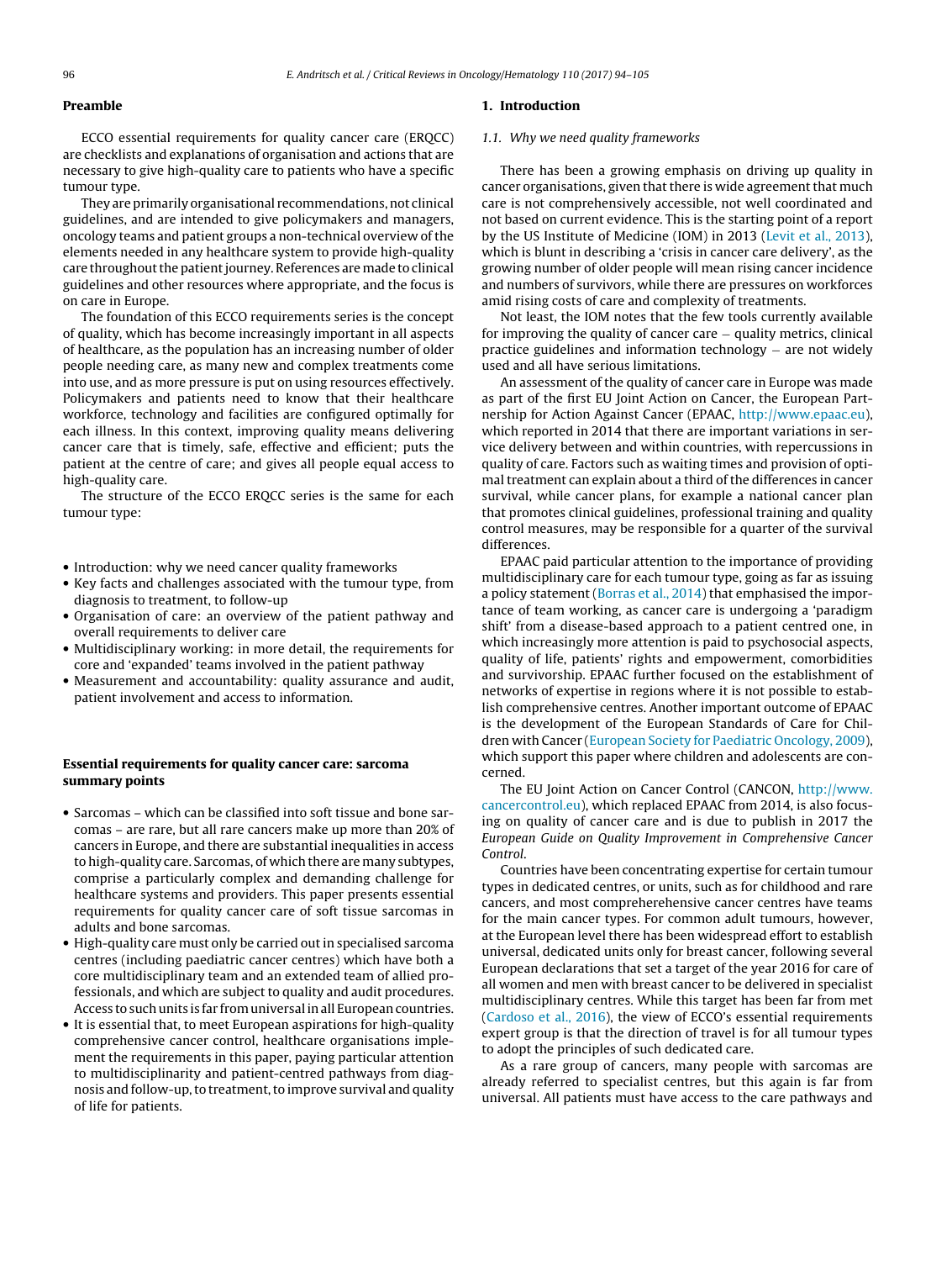multidisciplinary teams described in this document, and which are subject to same approach to auditing, quality assurance and accreditation of a 'unit' that is emerging in breast cancer.

## **2. Soft tissue sarcomas in adults and bone sarcomas: key facts and challenges**

## 2.1. Key facts

- Sarcomas are cancers that are classed as 'rare', which means they have a prevalence (people living with the diseases) of fewer than five cases in a population of 10,000, and an incidence of fewer than six in 100,000 a year (Rare Cancers Europe, [http://www.](http://www.rarecancerseurope.org/About-Rare-Cancers) [rarecancerseurope.org/About-Rare-Cancers](http://www.rarecancerseurope.org/About-Rare-Cancers)).
- Sarcomas are among the largest groups of rare cancers. There are two main categories: soft tissue and bone sarcomas.
- $\bigcirc$  Soft tissue sarcomas are cancers that occur in many parts of the body. They are malignancies of mesenchymal(supporting) tissues and are named by the site or type of tissue affected. Gastrointestinal stromal tumour (known as GIST, and one of the most frequent sarcomas), affects the wall of the gastrointestinal tract and is usually put into a separate category to other sarcomas. The incidence of adult soft tissue sarcomas is about 4 per 100,000 a year in Europe and they comprise more than 80% of sarcomas. They are distinct from childhood soft tissue sarcomas – the latter are common types of rare paediatric cancers and have different characteristics, treatment protocols and guidelines and so are not included in this document; see the European Society for Paediatric Oncology (SIOPE, <https://www.siope.eu>) and the SIOPE strategic plan [\(Vassal](#page-11-0) et [al.,](#page-11-0) [2016\)](#page-11-0) for more information.
- Bone sarcomas are primary cancers that arise from bone. They are less common than adult soft tissue sarcomas, comprising about 15% of sarcomas in Europe. The most common types are osteosarcoma and Ewing sarcoma, which have the highest incidence in adolescents and young adults, and are included in this document as treatment strategies are similar to those for adults. The most common adult bone sarcoma is chondrosarcoma. Other bone sarcomas include undifferentiated pleomorphic sarcomas of bone (UPS), chordomas and giant cell tumours of bone. The European Standards of Care for Children with Cancer also apply to bone sarcomas in children and adolescents.
- There are dozens of types of adult soft tissue sarcomas and adult/child bone sarcomas, with widely different patterns of stage at diagnosis, prognosis and treatments. The Eurocare-5 survival study [\(Baili](#page-10-0) et [al.,](#page-10-0) [2015\)](#page-10-0) gives a 60% 5 year survival for cancers classed as arising from 'soft tissue' and just over 50% for those classified as arising from 'bones and cartilages', indicating that as whole, sarcomas are in the mid- to upper-level in 5 year survival rates. Detailed data have been published for the first time in 2013 by RARECARE [\(http://www.rarecare.eu](http://www.rarecare.eu)), which carries out surveillance of rare cancers in Europe. It found that the incidence of all type of sarcoma is about 6 in 100,000, with 28,000 new cases a year in Europe; in 2008, 280,000 people were estimated to be alive following a diagnosis. Details of 5 year survival of various types and sites of sarcoma are given in a RARECARE paper ([Stiller](#page-11-0) et [al.,](#page-11-0) [2013\).](#page-11-0)
- The cause of most sarcomas is unknown. Half of patients have an excess of pathogenic (and potentially aetiological) germline variants ([Ballinger](#page-10-0) et [al.,](#page-10-0) [2016\).](#page-10-0) Risk factors for soft tissue sarcomas include age (about one third are diagnosed in people aged 65 and older, and this group has the lowest survival rates for most sarcomas), previous radiation treatment, previous cancers, and rare genetic conditions that are present in families. Kaposi's sarcoma is caused by a virus and mainly seen in people with HIV infection,

and should be distinguished from other sarcomas. Osteosarcoma in older people may be associated with Paget's disease.

#### 2.2. Diagnosis and treatment

- Symptoms of adult soft tissue sarcomas include lumps and pain. Diagnosis is by imaging and biopsy. Common symptoms of bone sarcomas are pain, swelling and problems with movement.
- A diverse range of treatments are carried out for the many types of sarcoma ([Casali,](#page-10-0) [2016\).](#page-10-0) Surgery is the main treatment for most sarcomas, and can include limb-sparing operations or amputation where, infrequently, this is the only option to eliminate the cancer. Chemotherapy and radiotherapy may also be used before surgery (to devitalise tumours) and after (to prevent recurrence) depending on the histology and the risk of relapse. Several targeted therapies are used in sarcomas, notably imatinib to treat GIST.

#### 2.3. Challenges in sarcoma care

## 2.3.1. Access to specialists

• An overall challenge for sarcomas is the availability of experts and multidisciplinary groups and networks. This is often the case with rare diseases such as sarcomas, and some smaller countries may even lack a specialised sarcoma unit.

#### 2.3.2. Diagnosis

- The rarity of sarcomas, the large number of types, and often vague symptoms mean that most primary care doctors will infrequently encounter a person with sarcoma. Further, a benign diagnosis may outnumber the diagnosis of sarcoma by a factor of 100. This can result in late diagnoses and delayed referrals.
- Radiologists and pathologists specialising in sarcomas play a crucial role in the correct diagnosis of sarcomas, but are usually based only in a few centres. Surgical biopsies not performed by experts can lead to complications, impairments to subsequent treatments and possibly tumour spread. A study from 2012 [\(Ray-Coquard](#page-11-0) et [al.,](#page-11-0) [2012\)](#page-11-0) concluded that more than 40% of first histological diagnoses were modified at second reading, possibly resulting in different treatment decisions, and the ECCO expert group stresses that diagnosis must only take place in sarcoma centres or paediatric cancer centres with expertise in treating sarcomas ([Beishon,](#page-10-0) [2013\).](#page-10-0)
- In sum, there can be profound implications for a patient not diagnosed at a sarcoma centre, such as missing the chance of a timely diagnosis of a potentially curable disease, and being spared more extensive surgery.

#### 2.3.3. Treatment

- Surgery for sarcomas can be difficult and needs highly experienced surgeons to achieve the best outcomes. A study from 2004 ([Ray-Coquard](#page-11-0) et [al.,](#page-11-0) [2004\)](#page-11-0) showed that more than 50% of soft tissue sarcoma patients are not correctly operated on.
- After some time with little change in drug treatments (mainly chemotherapy) for metastatic sarcomas, there are now several new systemic and targeted drugs for adult soft tissue sarcomas, either approved or that show promise in clinical trials, following advances in understanding the molecular biology of sarcomas, and medical oncologists face increasingly complex treatment choices. As about half of patients with intermediate and highgrade sarcomas will have a recurrence, their best management is crucial.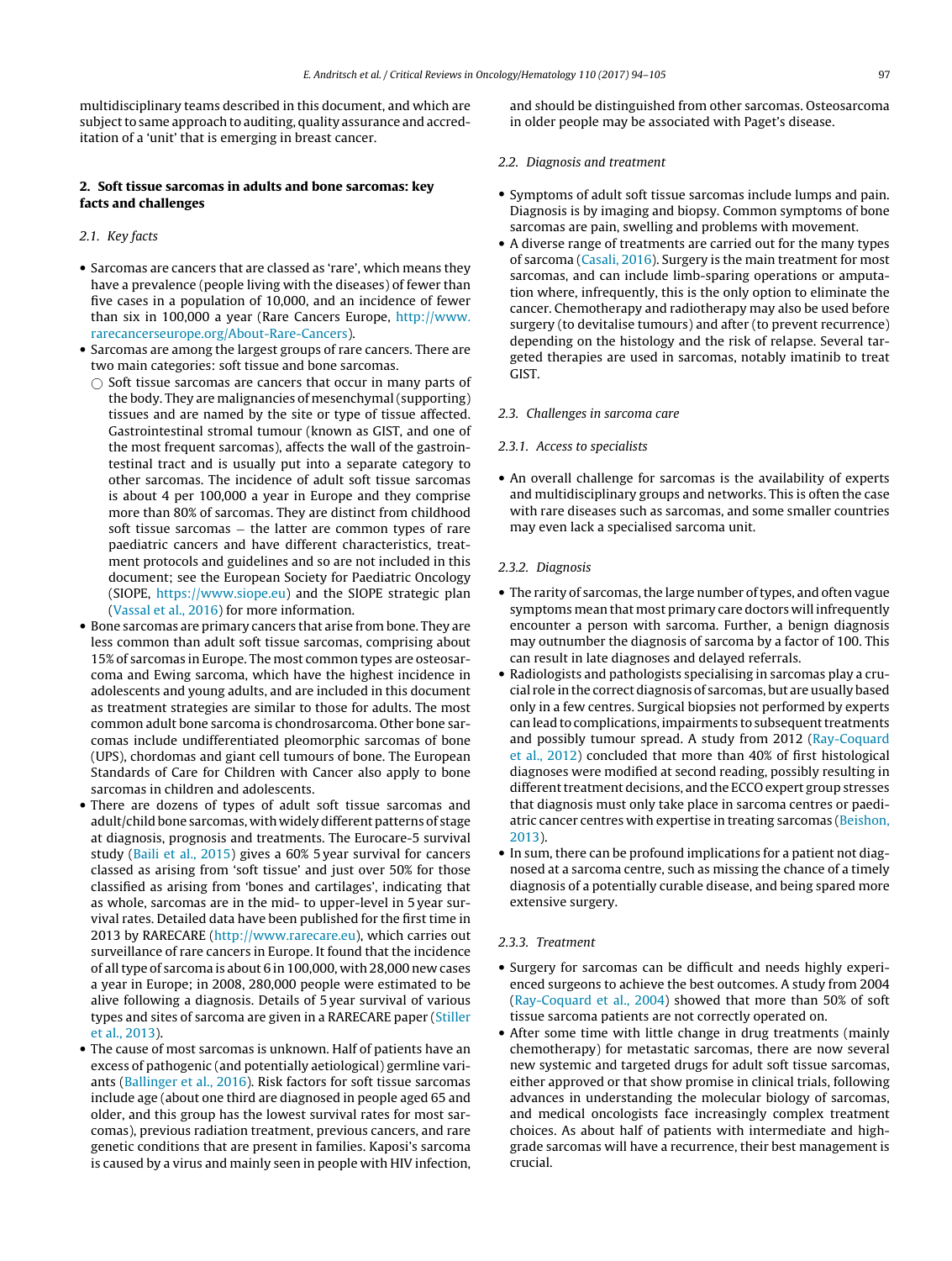• Osteosarcoma, Ewing sarcoma and bone UPS have a high risk of metastatic spread, particularly to the lungs and to distant bones, and treatment aimed at local control of the primary tumour is rarely curative unless integrated into a multidisciplinary treatment concept with multi-agent chemotherapy. Up to two thirds of patients may become long-term, disease-free survivors, provided they receive high-quality multidisciplinary care.

#### 2.3.4. Inequalities

• People with sarcomas in Central and Eastern Europe have lower 5 year survival rates than those in other countries. This is particularly true of bone sarcomas and GIST, and the RARECARE paper notes that outcomes for bone sarcomas, in particular, depend on multidisciplinary teams, which may be lacking in a number of countries, and not only in Central and Eastern Europe [\(Stiller](#page-11-0) et [al.,](#page-11-0) [2013\).](#page-11-0)

## 2.3.5. Young people

• While paediatric cancer units are available in many countries, units with expertise and appropriate facilities to meet the needs of adolescents and young adults (AYA) are fewer, but are also required.

#### 2.3.6. Survivorship

• Although the number of people in Europe who have had treatment for sarcoma is small compared with those who have had common cancers, survivors can have a wide range of needs, including rehabilitation and surveillance for late toxicities.

## **3. Organisation of care**

Essential requirements for the organisation of sarcoma care are:

- Cancer care pathways that cover the entire patient journey
- Timeliness of care
- Minimum case volumes for sarcoma centres
- Multidisciplinary team working including core and extended groups of professionals, in dedicated sarcoma centres or units
- Audit and quality assurance of outcomes and care processes
- Education, policies to enrol patients in clinical trials, patient information.

These topics are outlined in the following sections, with reference to national and European resources and clinical practice guidelines, where appropriate.

## 3.1. Sarcoma units/centres

- It is essential that treatment is organised in units or centres that specialise in sarcomas, often termed 'reference centres', which are also often part of networks at an appropriate geographical level (regional, national and supranational). Diagnosis and many treatment procedures must only be performed in the sarcoma centre, although professionals at a centre can also be part of an extended multidisciplinary team (MDT) covering other institutes and networks.
- Treatment of childhood sarcomas is usually organised in paediatric cancer centres that also treat other paediatric cancers. For the purpose of this paper, the term 'sarcoma centre' also applies to paediatric cancer centres.
- It is essential that the sarcoma centre and the members of the MDT have a significant annual number of cases and that the core MDT has members with sarcomas as their only, or one of their primary, interest(s). On the basis of existing evidence, the expert

group recommends that for an institution to be considered as a sarcoma centre it should treat at least 100 new sarcoma patients (both soft tissue and bone) a year, although a threshold will depend on the structure of sarcoma networks in a region or country and the distribution of expertise. Guidance from the National Institute for Health and Care Excellence (NICE) in England and Wales says that MDTs managing either soft tissue sarcoma or bone sarcoma should manage the care of atleast 100 new patients a year (100 soft tissue and 50 bone sarcomas if the MDT manages both types), reflecting the more centralized nature of the UK's health system ([National](#page-11-0) [Institute](#page-11-0) [of](#page-11-0) [Health](#page-11-0) [and](#page-11-0) [Care](#page-11-0) [Excellence,](#page-11-0) [2006\).](#page-11-0) Note that owing to the rarity of paediatric cancer in general and bone sarcoma in particular, minimum case volumes are necessarily different between adult and paediatric treatment centres.

• RareCareNet, a European Union information network on rare cancers, has set out criteria for a sarcoma referral centre, and which are discussed in a paper, 'Accreditation for centres of sarcoma surgery' ([Sandrucci](#page-11-0) et [al.,](#page-11-0) [2016\).](#page-11-0)

## 3.2. Care pathways and timelines

- Care for sarcoma patients must be organised in pathways that cover the patient's journey from their point of view rather than that of the healthcare system, and pathways must correspond to current national and European evidence-based clinical practice guidelines on diagnosis, treatment and follow-up. (The European Pathway Association defines a care pathway as "a complex intervention for the mutual decision making and organisation of care processes for a well-defined group of patients during a well-defined period". This broad definition covers terms such as clinical, critical, integrated and patient pathways that are also often used. See <http://e-p-a.org/care-pathways>). One source of information on care organisation is again NICE – it has published documents including a manual on improving sarcoma outcomes [\(National](#page-11-0) [Institute](#page-11-0) [of](#page-11-0) [Health](#page-11-0) [and](#page-11-0) [Care](#page-11-0) [Excellence,](#page-11-0) [2006\),](#page-11-0) a pathway [\(http://pathways.nice.org.uk/pathways/sarcoma\)](http://pathways.nice.org.uk/pathways/sarcoma), anda quality standard (see section on auditing, quality assurance and accreditation). Pathways for soft tissue and bone sarcomas are different, and there are examples of such pathways (e.g. NHS London and South East Sarcoma Network, [http://www.lsesn.nhs.uk/](http://www.lsesn.nhs.uk/sarcoma.html) [sarcoma.html\)](http://www.lsesn.nhs.uk/sarcoma.html).
- Primary care practitioners, general surgeons and medical oncologists are often referrers of those with suspected sarcoma and need timely access to reference centres. The maximum time for an appointment for suspected adult cancer in England and Wales is 2 weeks, for example. NICE also recommends that children and young people with suspected bone sarcoma on an x-ray are referred within 48 h for an appointment with a specialist, and also within 48 h for unexplained bone pain or swelling.
- Reasonable times to report a diagnosis of sarcoma and the opportunity to start treatment are crucial to timely treatment and to the wellbeing of patients. For example guidelines in the Netherlands state that the maximum time for diagnostic and staging procedures is 3 weeks, and the maximum time from first appointment to first treatment is 6 weeks, but shorter times should be aimed for.
- After a diagnosis, it must be clear to the patient which professional is responsible for each step in the treatment pathways and who is following the patient during the journey (usually called a case manager or patient navigator) ([Albreht](#page-10-0) et [al.,](#page-10-0) [2015\).](#page-10-0) In many countries, case managers during the main stages of treatment are cancer nurses.
- Follow-up and survivorship are major issues in sarcoma. Typically, care pathways include surveillance for cancer recurrence but patients often have to seek help elsewhere for long term side-effects of treatment, by going to both acute and commu-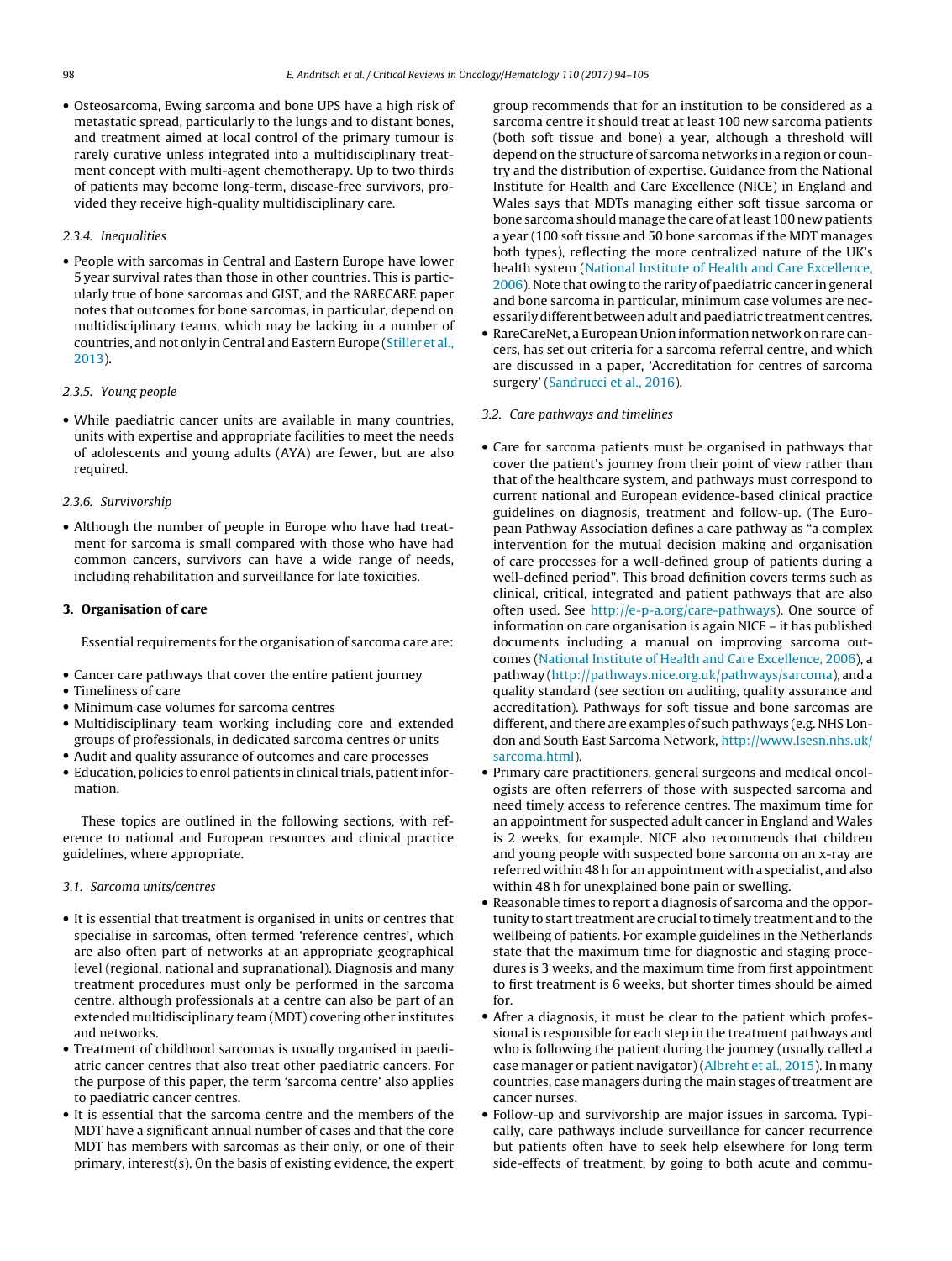nity facilities. Continuity and integration of all care by specialists must be implemented as gaps in long-term care can cause much distress.

#### 3.3. European networks and societies

Sarcoma centres must also participate in European sarcoma care and research networks and societies. Such organisations play a crucial role in pooling expertise in all rare cancers. In sarcoma, research groups include the Soft Tissue and Bone Sarcoma Group at EORTC (European Organisation for Research and Treatment of Cancer), and the Euro Ewing Consortium; and professional societies include the European Musculo-Skeletal Oncology Society (EMSOS) and the Connective Tissue Oncology Society (CTOS).

A challenge is sustainability of networks, and the rare cancer community has been lobbying for funding, including from the new European Reference Networks (ERNs) ([Wagstaff,](#page-11-0) [2016\)](#page-11-0) ([Blay](#page-10-0) et [al.,](#page-10-0) [2016a\).](#page-10-0) Applications for ERNs on rare cancers, including adult sarcomas and childhood sarcomas, are currently being reviewed by the European Commission; quality of care requirements will be an important part of the work of these networks. The EU Joint Action on Rare Cancers will also support the creation of ERNs in the EU.

#### 3.4. The multidisciplinary team

Treatment strategies for all patients must be decided on, planned and delivered as a result of consensus among a core multidisciplinary team (MDT) that comprises the most appropriate members for the particular diagnosis and stage of cancer, patient characteristics and preferences, and with input from the extended community of professionals. The heart of this decision-making process is normally a weekly or more frequent MDT meeting where all patients are discussed with the objective of balancing the recommendations of clinical guidelines with the often formidable complexity of the individual sarcoma patient.

To properly treat sarcomas it is essential to have a core MDT of dedicated health professionals from the following disciplines:

- Radiology/imaging
- Interventional radiology
- Pathology
- Surgery
- Radiotherapy
- Medical and paediatric oncology
- Nursing.

This core MDT meets to discuss:

- All cases after diagnosis and staging to decide on optimal treatment
- All cases prior to local treatment (surgery, radiotherapy or chemotherapy ([Gronchi](#page-11-0) et [al.,](#page-11-0) [2016\)\)](#page-11-0)
- Patients after major treatment, usually surgery, to decide on further treatment and follow-up
- Patients with a recurrence during follow-up, or where changes to treatment programmes are indicated and have multidisciplinary relevance and/or planned deviations from clinical practice guidelines.

In addition, sarcoma radiologists should participate in meetings where discrepancies between radiology and histology, as well as mistakes, are discussed. When there is a discrepancy between a radiologist not based at the centre and the final diagnosis, feedback should be provided in an open and non-judgmental manner, helping to raise standards among non-sarcoma radiologists.

Healthcare professionals from the following disciplines must also be available whenever their expertise is required (the 'expanded' MDT):

- Nuclear medicine
- Oncology pharmacy
- Geriatric oncology
- Psycho-oncology
- Palliative care
- Rehabilitation and survivorship.

There is also an increasing sub-group of sarcomas that have a genetic predisposition. It may be necessary soon to add a clinical geneticist to the expanded MDT to discuss options for genetic testing and its results with patients and their families.

All decisions have to be documented in an understandable manner, and should become part of the patient records. It is good practice for decisions taken during MDT meetings to be monitored, and deviations reported back to the MDT where there are problems.

It is essential that all relevant patient data, such as pathology reports, meet quality standards and are available at the time of the MDT meeting.

#### **4. Disciplines within the core MDT**

#### 4.1. Radiology/imaging

Radiology/imaging plays a critical role in diagnosing, staging and follow-up of sarcomas and personalised treatment. The role of the radiologist is to perform and interpret relevant imaging procedures as part of the diagnosis of sarcomas.

Essential requirements:

- Sarcoma centres must have radiologists who have significant expertise in the diagnosis, staging and follow-up of sarcomas
- Radiologists must have access to imaging modalities required for diagnosing and staging of sarcomas (e.g. ultrasound, radiographs, CT, MRI)
- The radiologist must know when to refer a patient to nuclear medicine. In that case (referral for bone scintigraphy, SPECT/CT or PET/CT), nuclear medicine physicians and radiologists must liaise to allow joint patient management, reading and reporting
- Sarcoma radiologists must collaborate with other specialist radiologists (e.g. ENT radiologists and paediatric radiologists), as sarcomas affect a wide variety of organs and ages
- Imaging and histopathology findings should be discussed together before making a diagnosis, to minimise diagnostic discrepancies. This is of particular importance in bone tumours and tumour-like lesions where conditions such as myositis ossificans may be misinterpreted as osteosarcoma on histopathology, or in cases where the obtained biopsy may not be representative of the entire lesion ([Nuovo](#page-11-0) et [al.,](#page-11-0) [1992\)](#page-11-0) [\(Noebauer-Huhmann](#page-11-0) et [al.,](#page-11-0) [2015\)](#page-11-0) ([SLICED,](#page-11-0) [2007\)](#page-11-0)
- For bone sarcomas and other sarcomas in children, adolescents and young adults, radiologists need experience with these age groups.

#### 4.2. Interventional radiology

Interventional radiology plays an important role in the diagnosis of sarcomas. Indeed, image-guided percutaneous core needle biopsy is crucial in the delivery of a safe and efficient sarcoma service, and is the preferred biopsy technique in the diagnosis of sarcomas. The role of the interventional radiologist is to: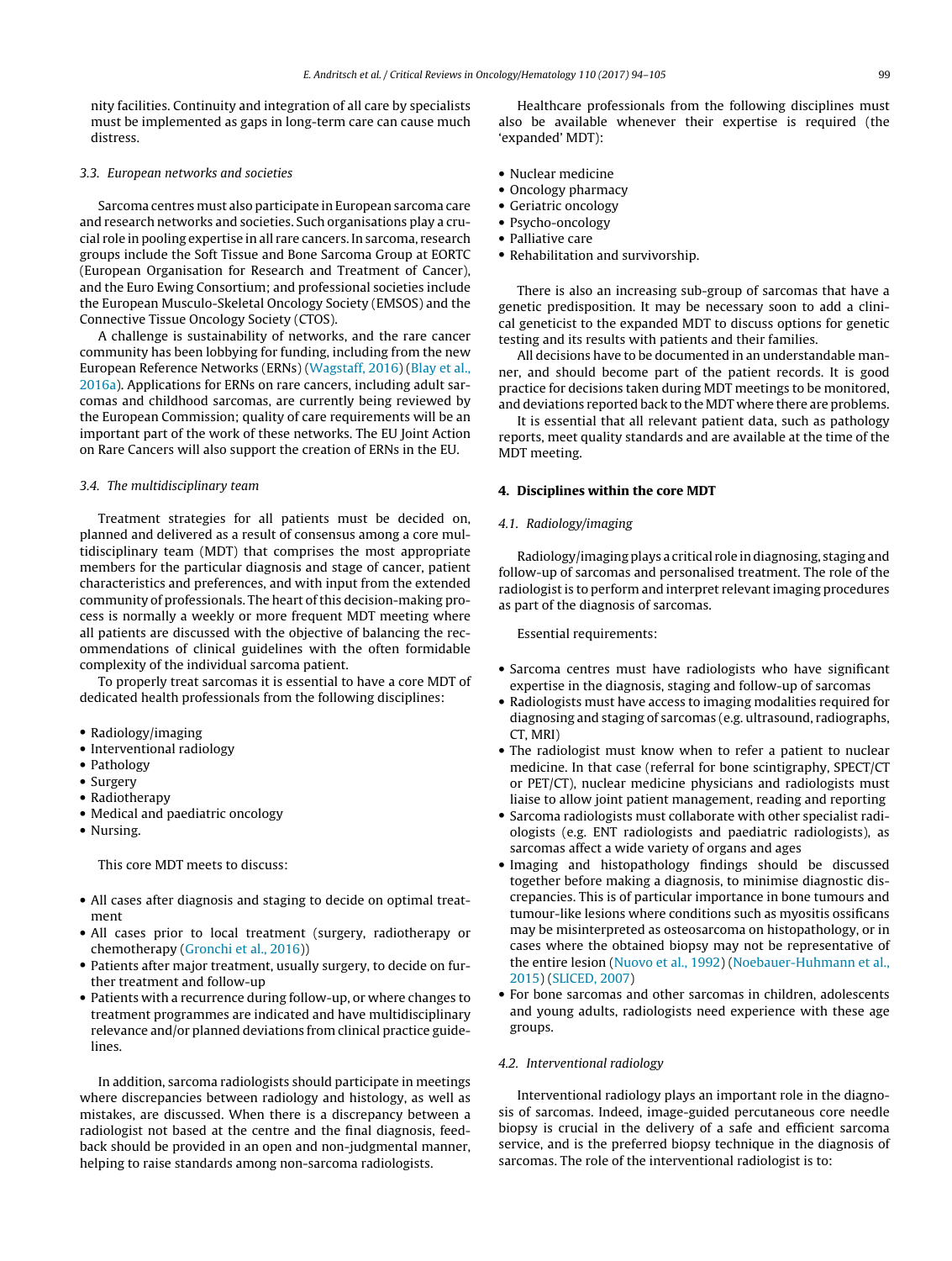- Perform image-guided percutaneous core needle biopsy of supposed sarcoma and to perform biopsy in case of unclear hepatic or pulmonary lesions [\(Yang](#page-11-0) [and](#page-11-0) [Damron,](#page-11-0) [2004\)](#page-11-0)
- Provide expertise and support for combined therapies in patients with metastatic disease (e.g. transarterial treatments or ablative therapies)
- Perform appropriate minimally-invasive therapies according to the MDT's decision.

Essential requirements:

- Biopsies must be performed in sarcoma centres
- Interventional radiologists performing image-guided biopsies for a sarcoma centre must have training and experience [\(Lee](#page-11-0) et [al.,](#page-11-0) [2012\),](#page-11-0) have access to appropriate imaging equipment and must implement the WHO Surgical Safety Checklist
- Interventional radiologists must work with the MDT to plan the biopsy to avoid the risk of 'contamination' of other compartments, which may significantly hamper surgical resection
- The interventional radiologist must discuss the role and propose use of local ablative techniques for treating liver, lung or bone metastases not amenable to, or combined with, surgery or radiotherapy [\(Koelblinger](#page-11-0) et [al.,](#page-11-0) [2014\)](#page-11-0) [\(Falk](#page-10-0) et [al.,](#page-10-0) [2015\)](#page-10-0) [\(Jiang](#page-11-0) et [al.,](#page-11-0) [2016\)](#page-11-0)
- For bone sarcoma and other sarcoma biopsies in children, adolescents and young adults, interventional radiologists need sarcoma experience with these age groups.

#### 4.3. Pathology

Specialist pathologists are needed for diagnostic accuracy of sarcomas given their rareness, the large number of histotypes and the morphological overlap between benign and malignant cases. As diagnosis drives treatment options, a dedicated and experienced pathologist must be in the core MDT from the start. In several countries there are panels of experienced pathologists that have substantial impact on diagnostic accuracy and subsequent treatment results ([Jansen-Landheer](#page-11-0) et [al.,](#page-11-0) [2009\).](#page-11-0) Adequate sampling is needed for histology. While open biopsies offer more tissue sometimes needed for molecular and immunohistochemical techniques, most centres use thick core needle biopsies to obtain material for histology both for soft tissue and bone tumours [\(The](#page-11-0) [ESMO/European](#page-11-0) [Sarcoma](#page-11-0) [Network](#page-11-0) [Working](#page-11-0) [Group,](#page-11-0) [2014a,b\).](#page-11-0)

Essential requirements:

- The pathologist must establish a correct diagnosis according to the 2013 WHO classification, and in case of malignancy predict tumour behaviour by stating the tumour grade. In soft tissue tumours this is done according to the FNLCC criteria ([Neuville](#page-11-0) et [al.,](#page-11-0) [2014\)](#page-11-0) and, when needed, by additional molecular techniques ([Hogendoorn](#page-11-0) et [al.,](#page-11-0) [2004\)](#page-11-0)
- Access to a molecular biologist must be guaranteed (not necessarily on site) and material for molecular testing must be set aside and preserved according to guidelines
- There must be a double-reading of the slides not only when the biopsy was done outside a sarcoma centre (which must be avoided where possible) but also if the biopsy was done in the sarcoma centre.

#### 4.4. Surgery

Surgery is the mainstay of the treatment of sarcomas, especially in primary disease. All non-metastatic adult-type primary sarcomas are removed (resected) when possible as part of frontline treatment; surgery alone can cure more than half of adult-type sarcoma patients [\(Gronchi](#page-10-0) et [al.,](#page-10-0) [2015\)](#page-10-0) ([Le](#page-11-0) [Cesne](#page-11-0) et [al.,](#page-11-0) [2014\).](#page-11-0) For patients with metastatic disease and local recurrence, surgery can also be an important part of treatment. Surgical margins are a major prognostic factor concerning the risk of local recurrence in limbs, and en-bloc resection is a determinant prognostic factor of overall survival in retroperitoneal sarcoma (RPS). The experience of the surgeon is a prognostic factor of overall survival in RPS, and surgery at a sarcoma centre achieves better margins ([Blay](#page-10-0) et [al.,](#page-10-0) [2016b\).](#page-10-0)

The role of the chief surgeon at a sarcoma centre is to:

- Coordinate diagnostic procedures, surgery and perioperative care
- Perform appropriate surgery as decided in the MDT.

Essential requirements:

- Surgery must only be performed in a sarcoma centre by surgical oncologists with significant expertise in sarcomas
- A sarcoma surgeon should carry out at least 3–4 procedures a month (30–40 a year) and they must participate in sarcoma groups and meetings at national and/or international level. It is good practice for activity and outcomes to be published, and in future the expert group recommends that education/fellowship in sarcoma management is required
- Visceral surgical oncologists must be able to perform multivisceral resections, including digestive and urologic organs in one bloc; plan (with a multidisciplinary surgical team) which organs/structures to sacrifice, with the potential for local control weighed against the potential for long-term dysfunction; and have expertise in procedures such as full-thickness thoracoabdominal wall, diaphragmatic and major vascular resection and reconstruction. All these abilities may also be available among multidisciplinary surgical teams, but the sarcoma surgeon must be able to plan collaborations when necessary
- Bone sarcomas must be operated on by a specialist surgeon. In most cases this is an orthopaedic surgeon, but can also be a paediatric surgeon or another surgeon depending on the sarcoma location. These surgeons must have significant experience in bone sarcoma treatment
- The sarcoma centre should treat at least 100 patients per year if the MDT manages both bone and soft tissue sarcoma patients. Owing to the rarity of paediatric cancer in general and bone sarcoma in particular, this volume requirement does not apply to paediatric centres treating bone sarcomas in children, adolescents and young adults. The structure of sarcoma networks in a region or country and the distribution of expertise is another parameter influencing volume requirements
- There must be an intensive care unit in sarcoma centres
- Access to a plastic/reconstructive surgeon must be guaranteed
- For bone sarcoma and other sarcomas in children, adolescents and young adults, surgeons need sarcoma experience with these age groups. This is particularly important for bone sarcoma surgery in young people who have not reached skeletal maturity.

## 4.5. Radiotherapy

As described in the NCCN and ESMO guidelines (neo-)adjuvant radiotherapy should be considered for non-metastatic sarcomas of intermediate and high grade malignancy; it is much less relevant for low grade sarcomas ([von](#page-11-0) [Mehren](#page-11-0) et [al.,](#page-11-0) [2016\)](#page-11-0) ([The](#page-11-0) [ESMO/European](#page-11-0) [Sarcoma](#page-11-0) [Network](#page-11-0) [Working](#page-11-0) [Group,](#page-11-0) [2014b\)](#page-11-0) [\(Haas](#page-11-0) et [al.,](#page-11-0) [2012\)](#page-11-0) ([O'Sullivan](#page-11-0) et [al.,](#page-11-0) [2013\).](#page-11-0) The role of the radiation oncologist is to determine and prescribe the most suitable dose of radiation to deliver in a particular case, and the method and technique by which this will be achieved. Except for Ewing sarcomas, chordomas and chondrosarcomas (derived from the base of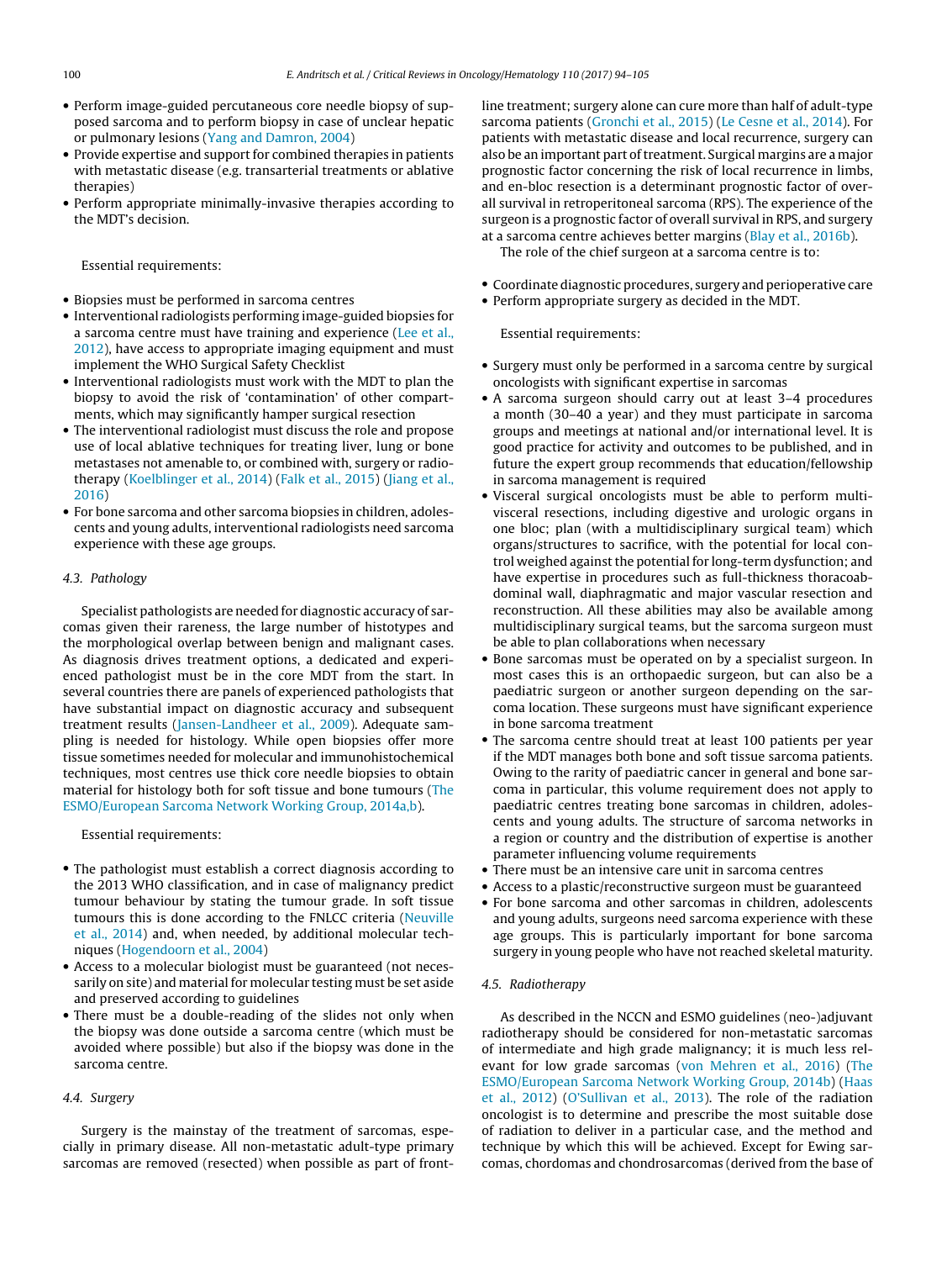skull, spine and sacrum), radiotherapy is rarely used in bone sarcomas as the only curative treatment, owing to radioresistance which requires higher doses that increase side-effects. It is important to note that the quality of radiotherapy is significantly associated with local control, and quality assurance is mandatory for these types of cancer ([Donaldson](#page-10-0) et [al.,](#page-10-0) [1998\).](#page-10-0)

Essential requirements:

- Radiation oncologists must have expertise in sarcoma subtypes and especially the probability of local recurrence per subtype
- They must know the indications and contra-indications for (neo)adjuvant and definitive radiotherapy, counsel patients prior to surgery on the choice of neoadjuvant or adjuvant therapy, and inform patients about acute and late side-effects, and interventions to prevent them from happening or worsening
- The centre must have access to latest technologies such as IMRT, IMAT and stereotactic (body) radiotherapy, with a state of the art mould room to make personalised immobilisation devices
- The centre must be able to perform (daily) online setup verification protocols and to react according to deviations observed. Prospective quality assurance protocols must be in place
- The centre must organise treatment at a proton/heavy ion radiotherapy centre if needed [\(DeLaney](#page-10-0) [and](#page-10-0) [Haas,](#page-10-0) [2016\)](#page-10-0)
- For bone sarcomas and other sarcomas in children, adolescents and young adults, radiation oncologists need sarcoma experience with these age groups.

#### 4.6. Medical and paediatric oncology

Medical therapy is needed in most patients with advanced disease for all sarcomas, in virtually all patients with osteosarcoma and Ewing sarcoma, and in many high-risk soft tissue sarcoma and GIST patients with localized disease [\(The](#page-11-0) [ESMO/European](#page-11-0) [Sarcoma](#page-11-0) [Network](#page-11-0) [Working](#page-11-0) [Group,](#page-11-0) [2014b\)](#page-11-0) ([Neuville](#page-11-0) et [al.,](#page-11-0) [2014\).](#page-11-0) It is also often used as front-line therapy before surgery. Medical therapy is becoming highly variable depending on the pathologic and molecular characteristics of the patient. Tumour response to medical therapy may present peculiar patterns, especially in bone sarcomas, GIST and with some molecularly targeted therapies in soft tissue sarcomas.

Given the rarity of sarcomas, and that medical therapy often takes many months to administer, medical oncologists should be prepared to work in health networks that care for adult patients close to their home.

Essential requirements:

- Medical therapy must be planned and administered by a medical oncologist, or a paediatric oncologist for young patients, from the beginning of the patient's journey, in collaboration with the MDT and closely following imaging (with regard also to unconventional patterns of tumour response)
- The medical/paediatric oncologist must have specialised expertise in sarcomas with experience from working in a sarcoma reference centre and/or a sarcoma reference network. Sarcomas must be a major component of their work
- Medical/paediatric oncologists must be involved in sarcoma clinical research collaborative groups at a national and/or international level.

## 4.7. Nursing

Nurses are the professionals who spend most time caring for people with sarcoma, and require a range of roles, owing to the diversity of tumour types and contexts of care. They need specialised knowledge and skills to nurse people receiving complex, multi-modal sarcoma treatments, which have a high degree of morbidity ([Samuel,](#page-11-0) [2018\).](#page-11-0)

Essential requirements:

- Nurses must conduct holistic nursing assessments to ensure safe, personalised and age-appropriate nursing care, and provide patient information and support to promote self-efficacy throughout the patient journey
- Nurses must provide intensive care following surgery; care for patients who have had tissue conservation, bone fixation, limb salvage or surgical reconstruction; care for patients receiving high-dose chemotherapy; and care for patients receiving adjuvant radiation therapy, including brachytherapy ([Lahl](#page-11-0) et [al.,](#page-11-0) [2008\)](#page-11-0)
- They must alleviate symptoms of sarcoma (e.g. pain, fatigue, spinal cord compression); prevent or manage side-effects of treatment (e.g. radiation-induced skin injury, change in body appearance and/or function); and care for patients with treatment-related complications (e.g. wound infection, flap necrosis, neutropenic sepsis, acute kidney injury)
- When acting as case managers, nurses must coordinate care with health professionals outside the core MDT, including rehabilitation, psychosocial, fertility and palliative care services [\(Prades](#page-11-0) et [al.,](#page-11-0) [2015\).](#page-11-0)

#### **5. Disciplines within the expanded MDT**

#### 5.1. Nuclear medicine

Bone scintigraphy, SPECT/CT with various radiotracers, and PET/CT with  $^{18}$ F FDG and  $^{18}$ F-FNa may be indicated in certain sarcomas (musculoskeletal soft tissue sarcomas, bone sarcomas and GIST) for prognosis, staging, treatment response evaluation, and restaging (to confirm limited or resectable disease before curative intent therapy, and for local recurrence and metastases) ([Nanni](#page-11-0) et [al.,](#page-11-0) [2009\)](#page-11-0) ([Gabriel](#page-10-0) [and](#page-10-0) [Rubello,](#page-10-0) [2016\).](#page-10-0)

The role of the nuclear medicine physician is to oversee all aspects of bone scintigraphy, SPECT/CT and PET/CT for patients who require these procedures, including indications, multidisciplinary algorithms and management protocols.

Essential requirements:

- Nuclear medicine physicians with expertise in PET must be available to the MDT. In 2016, most European hospitals have access to PET/CT technology but it should preferably be on-site, be less than 10 years old and ready for integration in radiation treatment planning, and have integrated PACS/RIS and updated workstations
- Conventional nuclear medicine must also be available
- Nuclear medicine must be able to perform daily verification protocols and to react accordingly. Quality-assurance protocols must be in place.An option for ensuring the high quality of PET/CT scanners is provided by the European Association of Nuclear Medicine (EANM) through EARL accreditation [\(Boellaard](#page-10-0) et [al.,](#page-10-0) [2015\)](#page-10-0)
- For bone sarcomas and other sarcomas in children, adolescents and young adults, nuclear medicine physicians need sarcoma experience with these age groups.

#### 5.2. Geriatric oncology

As a third of soft tissue sarcoma patients are aged 65 or more, the MDT must have access to geriatricians with oncology experience. While chronological age should not be a reason to withhold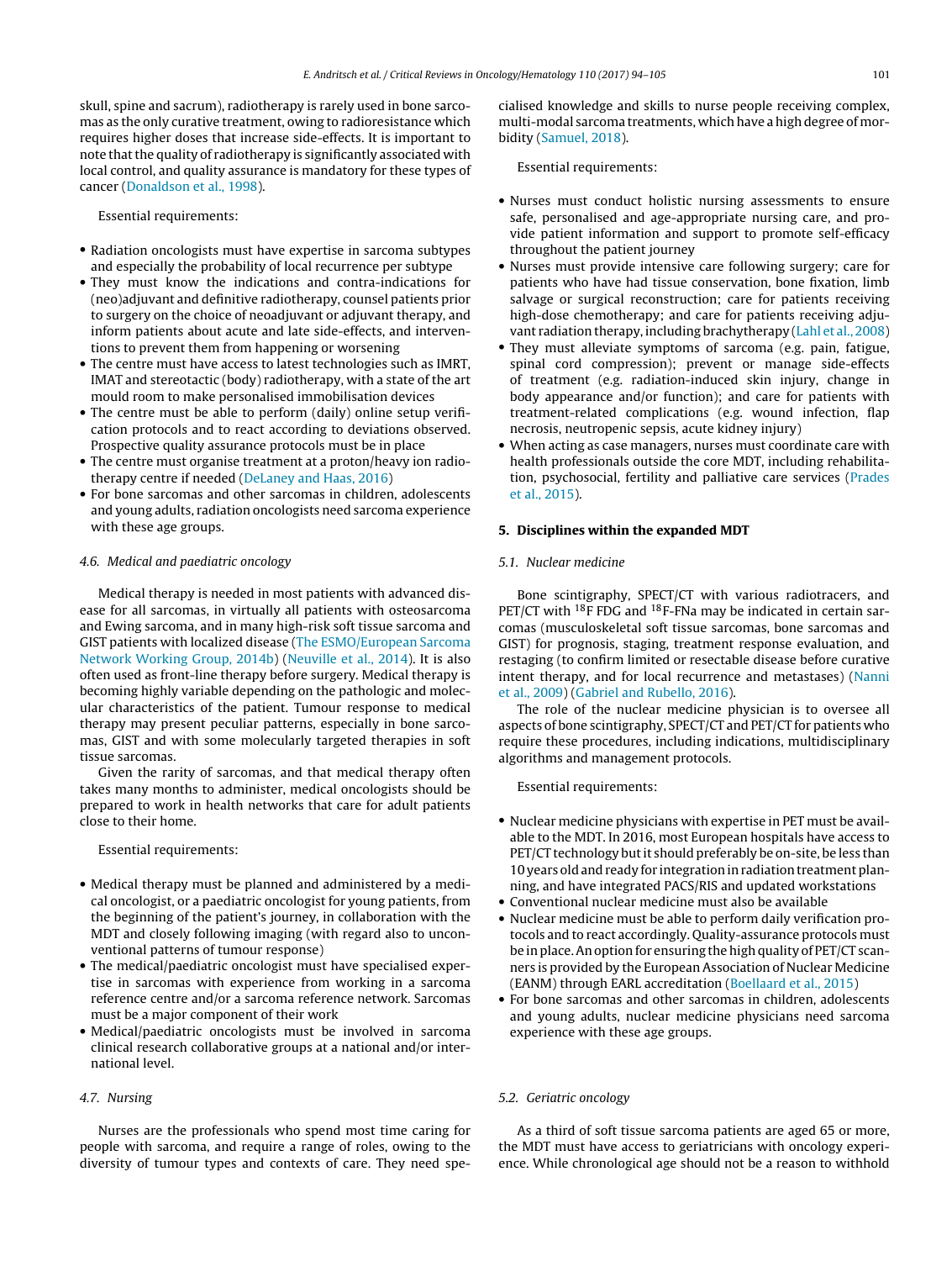effective therapy, goals may vary significantly according to age and requires expert geriatric input.

The role of the geriatric oncologist is to:

- Ensure that older patients are screened for frailty
- Coordinate recommendations to other specialists about the need for personalised treatment for frail patients.

Essential requirements:

- Geriatric oncologists must ensure all older patients are screened with a simple risk-assessment frailty screening tool ([Decoster](#page-10-0) et [al.,](#page-10-0) [2015\)](#page-10-0) ([Huisman](#page-11-0) et [al.,](#page-11-0) [2014\)](#page-11-0) with whenever possible an estimation of life expectancy to help prioritise medical interventions (e.g. ePrognosis colorectal screening survey. [http://](http://cancerscreening.eprognosis.org/screening) [cancerscreening.eprognosis.org/screening\)](http://cancerscreening.eprognosis.org/screening)
- A geriatric oncology team (including geriatricians and other specialists) must be available for allfrail patients and their evaluation discussed in MDT meetings to offer personalised treatment
- Geriatric oncologists must ensure the early integration of palliative care plans or geriatric interventions, especially for frail patients.

#### 5.3. Oncology pharmacy

Oncology pharmacy plays a critical role in the care of sarcoma patients, given the importance of systemic treatment. The role of the oncology pharmacist is to:

- Liaise with the medical oncologist and/or paediatric oncologist to discuss pharmaceutical treatment
- Supervise the preparation of oncology drugs.

#### Essential requirements:

- Oncology pharmacists must work closely with medical/paediatric oncologists. They must have experience with interactions with other drugs; experience with dose adjustments based on age, liver and kidney function; and knowledge of complementary and alternative medicines. Oncology pharmacists must comply with the European QuapoS guidelines [\(European](#page-10-0) [Society](#page-10-0) [of](#page-10-0) [Oncology](#page-10-0) [Pharmacy,](#page-10-0) [2014\)](#page-10-0)
- Oncology drugs must be prepared in the pharmacy or designated area which meets the criteria pharmacies must comply with and dispensing must take place under the supervision of the oncology pharmacist.

#### 5.4. Psycho-oncology

About 30% of sarcoma patients suffer from anxiety at diagnosis and during treatment and 20% suffer from clinical depression ([Paredes](#page-11-0) [and](#page-11-0) [Canavarro](#page-11-0) [Simões,](#page-11-0) [2010\)](#page-11-0) [\(Paredes](#page-11-0) et [al.,](#page-11-0) [2012\).](#page-11-0) Treatment can seriously affect quality of life, especially for those who have major operations on limbs. Concerns about body image are particularly high in young people with bone sarcomas. Appropriate psychological interventions such as mindfulness training and psycho-educative programmes are needed for the main sarcoma age groups. Supporting family members is also essential, particularly for relations of children, adolescents and young adults.

The role of the psycho-oncologist is to:

- Ensure that psychosocial distress [\(National](#page-11-0) [Comprehensive](#page-11-0) [Cancer](#page-11-0) [Network,](#page-11-0) [2003\),](#page-11-0) and other psychological disorders and psychosocial needs, are identified by screening, and are considered by the MDT
- Promote effective communication between patients, family members and healthcare professionals.
- Support patients and family members to cope with multifaceted disease effects
- Facilitate the reintegration of sarcoma survivors in school, work, social and family environments through evidence-based psychoeducational interventions.

Essential requirements:

- Patients must have access to a self-administered psychological assessment tool ('distress thermometer')
- Psychosocial care must be provided at all stages ofthe disease and its treatment for patients and their families and must be present to ensure comprehensive cancer care
- In paediatric cancer, itis recommended that psychosocial support includes play therapy and access to schooling.

## 5.5. Palliative care

About 30–50% of patients with sarcomas die within 5 years from diagnosis, and there is an increasing need for palliative care throughout the disease trajectory, not only at end-of-life but at diagnosis and during cancer treatments to manage distressing clinical complications and symptoms and to improve the quality of life of patients and their families ([Temel](#page-11-0) et [al.,](#page-11-0) [2010\)](#page-11-0) [\(Hui](#page-11-0) et [al.,](#page-11-0) [2015\)](#page-11-0) [\(Quill](#page-11-0) [and](#page-11-0) [Abernethy,](#page-11-0) [2013\)\(](#page-11-0)[Coindre](#page-10-0) et [al.,](#page-10-0) [2001\).](#page-10-0) Palliative care, as defined by the World Health Organization, applies not only at end of life but throughout cancer care (see [http://www.who.int/cancer/](http://www.who.int/cancer/palliative/definition/en) [palliative/definition/en](http://www.who.int/cancer/palliative/definition/en)).

The role of the palliative specialist is to:

- Be responsible for specialist palliative care and recommendations to other specialists regarding general palliative care (e.g. symptom control)
- Be available at diagnosis and the early phase of treatment
- Identify patients in need for palliative care through systematic assessment of distressing physical, psychosocial and spiritual problems
- Provide early palliative care in conjunction with cancer specific treatments, treat disease and treatment-related distressing symptoms such as pain and dyspnoea, and offer psychosocial and spiritual care
- Provide support for family members
- Provide end-of-life care together with primary care palliative care providers.

#### Essential requirements:

- There must be a palliative care team that provides expert outpatient and inpatient care
- The palliative care team must include specialist physicians and nurses, working with social workers, chaplains, psychotherapists, physiotherapists, occupational therapists, dieticians, pain specialists and the psycho-oncology team
- The palliative care unit must collaborate with community palliative care teams
- All patients with severe symptoms or suffering, or patients with metastatic disease and short life expectancy (under a year), irre-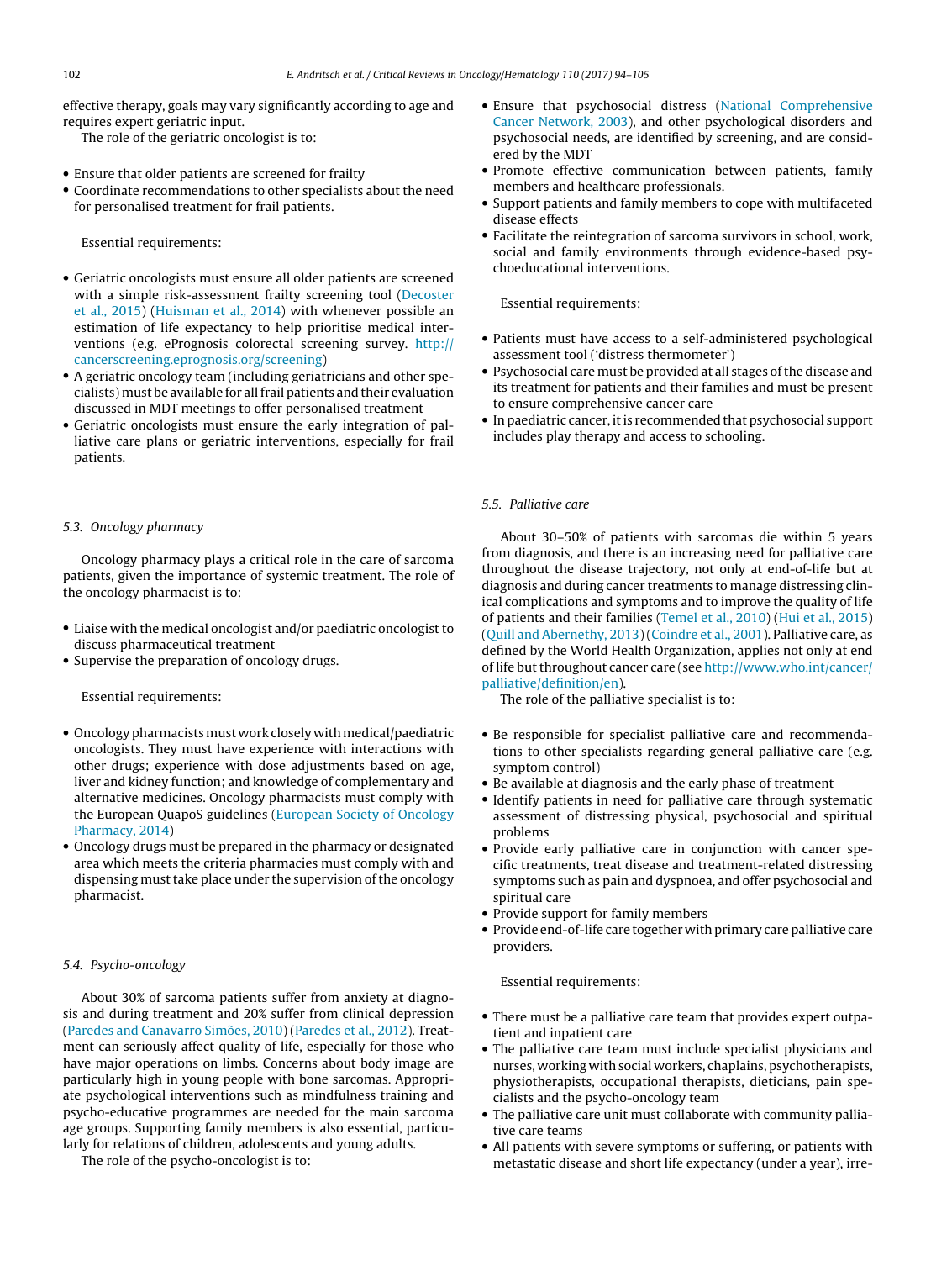spective of the cancer treatment plan, must also be in the care of palliative care team

• For bone sarcomas and other sarcomas in children, adolescents and young adults, the palliative care team needs experience with these age groups.

#### 5.6. Rehabilitation and survivorship

Rehabilitation and survivorship plans are often omitted in the planning of clinical and psychosocial care for patients and their families. They must be integrated into pathways to ensure the best possible care continues beyond initial treatment ([Stubblefield](#page-11-0) et [al.,](#page-11-0) [2013\)](#page-11-0) [\(Berg](#page-10-0) et [al.,](#page-10-0) [2016\)](#page-10-0) [\(Scott](#page-11-0) et [al.,](#page-11-0) [2013\).](#page-11-0) A multidisciplinary team involving clinicians, nurses, psychologists and physiotherapists must discuss with patients how their functioning will change during and after treatment, and options for improvement.

Essential requirements:

- Many cancer patients are living longer after their treatment, but they are often not well-informed about late-effects and how their lives could be affected. Patients and their families must be better informed about potential late-effects and how these can be monitored and tackled
- Where the limbs are involved, it is important to identify rehabilitation needs related to movement and daily activities, and plan physical training accordingly
- Return to school or work is important for many cancer patients and has both financial and wellbeing benefits. Employers must have early discussions about flexibility in returning to work, such as changing job duties and working hours, including for families of patients with paediatric cancer
- Rehabilitation and survivorship of cancer must be integrated into national cancer plans.

## **6. Other essential requirements**

## 6.1. Patient involvement, access to information and transparency

- Patients must be involved in every step of the decision-making process. Their satisfaction with their care must be assessed throughout the patient care pathway. Patients must be offered relevant and understandable information to help them appreciate the process that will be followed with their treatment from the point of diagnosis. They must be supported and encouraged to engage with their health team to ask questions and obtain feedback on their treatment wherever possible. Children need to be involved in an age-appropriate manner and their parents/carers should be included in the process as appropriate.
- It is also essential that sarcoma patient support organisations are involved whenever relevant throughout the patient pathway. These groups work to:
	- $\bigcirc$  Improve patients' knowledge and ability to take decisions
	- $\bigcirc$  Secure access to innovative therapies and improve quality of treatment
	- $\bigcirc$  Support sarcoma research, such as by being involved in the design of clinical trials
	- $\bigcirc$  Advocate at national health policy level.

The Sarcoma Patients EuroNet Association (SPAEN) ([www.](http://www.sarcoma-patients.eu) [sarcoma-patients.eu](http://www.sarcoma-patients.eu)) is an international network of national sarcoma support and advocacy groups. Childhood Cancer International(CCI)is the largest patient support organisation for childhood cancer and has a European committee, CCI Europe [\(http://www.](http://www.childhoodcancerinternational.org/cci-global-network/europe) [childhoodcancerinternational.org/cci-global-network/europe\)](http://www.childhoodcancerinternational.org/cci-global-network/europe).

- Conclusions on each case discussion must be made available to patients and their primary care physician. Advice on seeking second opinions must be supported.
- Cancer healthcare providers must publish on a website, or make available to patients on request, data on centre/unit performance, including:
	- $\bigcap$  Information services they offer
	- $\bigcirc$  Waiting times to first appointment
	- $\bigcap$  Pathways of cancer care
	- $\bigcap$  Numbers of patients and treatments at the centre
	- $\bigcirc$  Number of operated patients at the centre
	- $\bigcirc$  Clinical outcomes
	- $\bigcirc$  Patient experience measurements
	- $\bigcap$  Incidents/adverse events.
- 6.2. Auditing, quality assurance and accreditation
- The expanded MDT must meet at least once a year to review the activity of the previous year, discuss changes in protocols and procedures, and improve the performance of the unit/centre.
- To properly assess quality of sarcoma care, three categories of outcomes must be measured and collected in a database at the level of the specialised sarcoma centre, and regionally and/or nationally:
	- $\cap$  Clinical outcomes
	- $\cap$  Process outcomes
	- $\bigcirc$  Patient-reported outcomes (PROs).
- Data measured and collected varies from one country to another but it is recommended that the following outcome data are systematically measured and collected:
	- $\circ$  5 year survival rate
	- $\bigcirc$  5 year local recurrence rate
	- $\bigcirc$  5 year local control rate
	- $\bigcirc$  Complications
	- $\bigcirc$  % of patients discussed in the MDT before any treatment
	- $\bigcirc$  % of postoperative patients discussed in the MDT.

The expert group also recommends that centres develop performance measurement metrics based on the essential requirements in this paper.

• The ECCO expert group recommends that further attention must be given to patient reported outcome measures (PROMs), to not only agree on which tools should be used, but also to use PROs more systematically as part of discussions and evaluation within the MDT.

To ensure appropriate, timely and high-quality care, a quality management system (QMS) must be in place. It must involve clinical care, strategic planning, human resource management, training etc. The QMS must be accountable at an institutional management level and be based on written and agreed documentation such as guidelines, protocols, patient pathways, structured referral systems and standard operating procedures (SOPs).

The QMS must ensure the continuity of care for patients, the involvement of patients in cancer care pathways, and the reporting of patient outcomes and experience. As part of a QMS, an effective data management and reporting system, and an internal audit system, are necessities. Where available, external national audit and certification systems are to be followed. The ECCO expert also strongly recommends participation in international accreditation programmes (e.g. Organisation of European Cancer Institutes (OECI) accreditation, [http://oeci.selfassessment.nu/cms\)](http://oeci.selfassessment.nu/cms) [\(Wind](#page-11-0) et [al.,](#page-11-0) [2016\).](#page-11-0)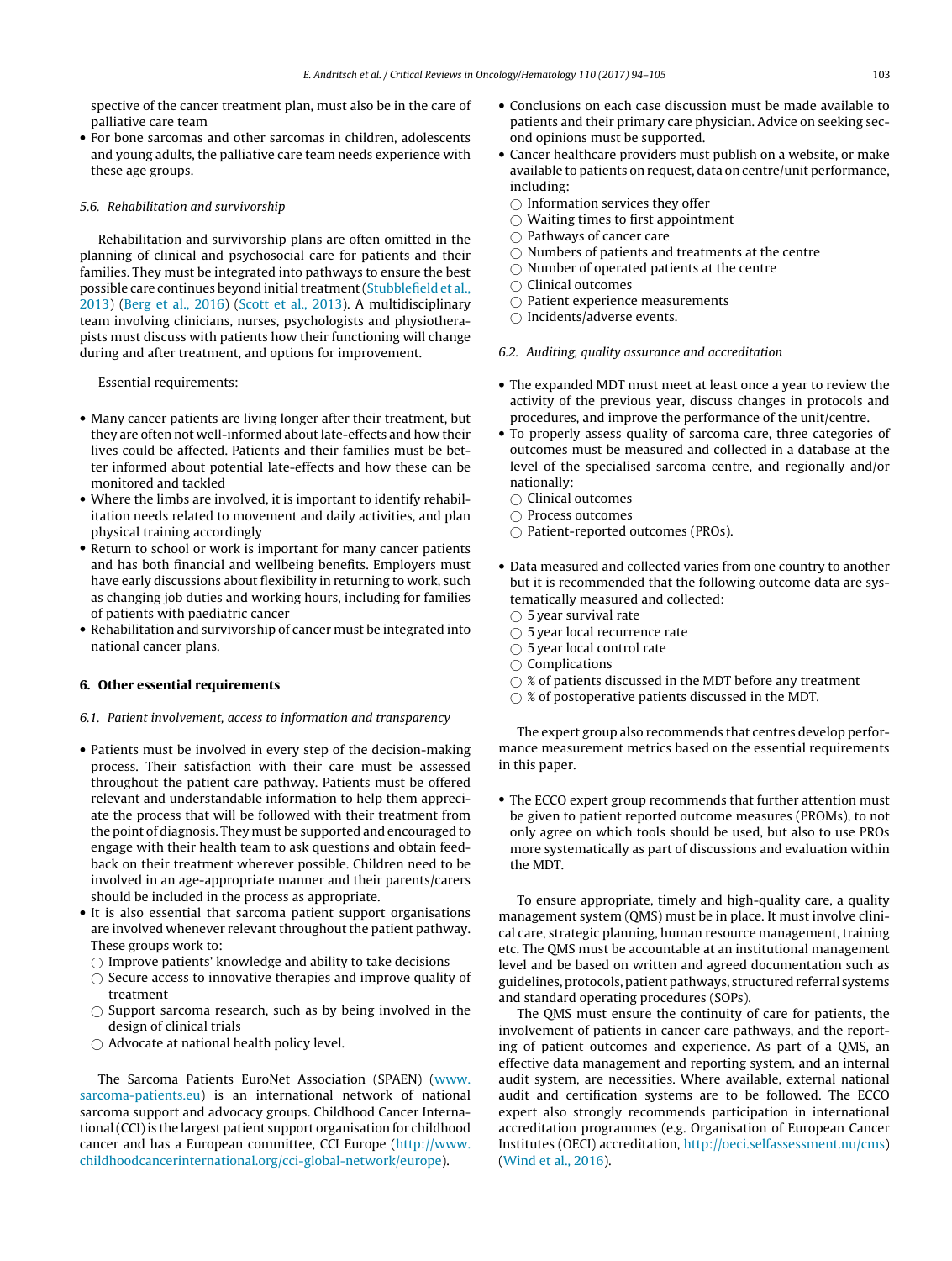#### <span id="page-10-0"></span>6.2.1. Country examples

- The National Institute of Health and Care Excellence (NICE) in England and Wales has published a quality standard for sarcoma [\(National](#page-11-0) [Institute](#page-11-0) [of](#page-11-0) [Health](#page-11-0) [and](#page-11-0) [Care](#page-11-0) [Excellence,](#page-11-0) [2015\).](#page-11-0) It aims to ensure that people with sarcoma are treated by healthcare professionals with experience and expertise in treating sarcoma, and that people with sarcoma are informed about their condition, receive appropriate and timely advice, and can access relevant services. Statements in the standard cover referrals and treatment by MDTs, among others.
- The German Cancer Society operates a certification system for cancer centres that includes sarcomas (see [https://www.](https://www.krebsgesellschaft.de/gcs/german-cancer-society/certification.html) [krebsgesellschaft.de/gcs/german-cancer-society/certification.](https://www.krebsgesellschaft.de/gcs/german-cancer-society/certification.html) [html](https://www.krebsgesellschaft.de/gcs/german-cancer-society/certification.html)).
- France has clinical and pathology networks (NetSarc and RRePS) that offer patients a means to make a systematic diagnosis of soft tissue sarcoma and help to access treatment in a specialised centre ([Honoré](#page-11-0) et [al.,](#page-11-0) [2015\).](#page-11-0)

#### 6.3. Education and training

It is essential that each sarcoma centre provides professional clinical and scientific education on the disease and that at least one person is responsible for this programme. Healthcare professionals working in sarcoma must also receive training in psycho-social oncology, palliative care, rehabilitation and communication skills, tailored to patient age where relevant. Such training must also be incorporated into specialist postgraduate and undergraduate curriculums for physicians, nurses and other professionals. Nurses working in sarcoma centres should undertake post-qualification education and training about providing holistic care for people being treated for sarcoma throughout the patient journey.

#### 6.4. Clinical research

Centres treating sarcoma must have clinical research programmes (either their own research or as a participant in programmes led by other centres). The research portfolio should have both interventional and non-interventional projects and include academic research.

The MDT must assess all new patients for eligibility to take part in clinical trials at the centre or in research networks. For sarcoma, centres should have at least 10% of all patients included in their research projects or in research performed in other centres. Researchers at other centres should be considered as part of the expanded MDT for at least annual discussion of clinical trial participation.

In paediatric oncology, participation in therapy-optimising studies is a standard of care in most countries. Children, adolescents, and young adults in all countries should have access to national or international multicentre studies, and accelerated access to innovative therapies if their disease progresses.

Older adults are currently underrepresented in cancer clinical trials despite having a disproportionate burden of disease (Kaźmierska, [2013\).](#page-11-0) Strategies to increase the participation of older adults, adolescents and young adults in clinical trials must be implemented and trials designed to take their needs into account.

#### **7. Conclusion**

Taken together, the information presented in this paper provides a comprehensive description of the essential requirements for establishing a high-quality service for soft tissue sarcomas in adults and bone sarcomas. The ECCO expert group is aware that it is not possible to propose a 'one size fits all' system for all countries, but urges that access to multidisciplinary teams is guaranteed to all patients with sarcoma.

## **Conflict of interest**

The authors declare no conflicts of interest.

#### **References**

- Albreht, T., Martin-Moreno, J.M., Jelenc, M., Gorgojo, L., Harris, M. Eds: European Guide for Quality National Cancer Control Programmes. p30. European Partnership Action Against Cancer (EPAAC). 2015. [http://www.epaac.eu/](http://www.epaac.eu/images/WP_10/European_Guide_for_Quality_National_Cancer_Control_Programmes_EPAAC.pdf) [images/WP](http://www.epaac.eu/images/WP_10/European_Guide_for_Quality_National_Cancer_Control_Programmes_EPAAC.pdf) [10/European](http://www.epaac.eu/images/WP_10/European_Guide_for_Quality_National_Cancer_Control_Programmes_EPAAC.pdf) [Guide](http://www.epaac.eu/images/WP_10/European_Guide_for_Quality_National_Cancer_Control_Programmes_EPAAC.pdf) [for](http://www.epaac.eu/images/WP_10/European_Guide_for_Quality_National_Cancer_Control_Programmes_EPAAC.pdf) [Quality](http://www.epaac.eu/images/WP_10/European_Guide_for_Quality_National_Cancer_Control_Programmes_EPAAC.pdf) [National](http://www.epaac.eu/images/WP_10/European_Guide_for_Quality_National_Cancer_Control_Programmes_EPAAC.pdf) [Cancer](http://www.epaac.eu/images/WP_10/European_Guide_for_Quality_National_Cancer_Control_Programmes_EPAAC.pdf) [Control](http://www.epaac.eu/images/WP_10/European_Guide_for_Quality_National_Cancer_Control_Programmes_EPAAC.pdf) [Programmes](http://www.epaac.eu/images/WP_10/European_Guide_for_Quality_National_Cancer_Control_Programmes_EPAAC.pdf) [EPAAC.pdf](http://www.epaac.eu/images/WP_10/European_Guide_for_Quality_National_Cancer_Control_Programmes_EPAAC.pdf).
- Baili, P., Di Salvo, F., Mancos-Gragera, R., Siesling, S., Mallone, S., Santaquilana, M., et al., 2015. Age and case mix-standardised survival for all cancer patients in Europe 1999–2007: results of EUROCARE-5, a population-based study. Eur. J. Cancer 51 (15), 2120–2129, [http://dx.doi.org/10.1016/j.ejca.2015.07.025](dx.doi.org/10.1016/j.ejca.2015.07.025).
- Ballinger, M.L., Goode, D.L., Ray-Coquard, I., James, P.A., Mitchell, G., Niedermayr, E., International Sarcoma Kindred Study, et al., 2016. Monogenic and polygenic determinants of sarcoma risk: an international genetic study. Lancet Oncol. 17 (9), 1261–1271, [http://dx.doi.org/10.1016/S1470-2045\(16\)30147-4.](dx.doi.org/10.1016/S1470-2045(16)30147-4)

Beishon, M., 2013. When in doubt, ask an expert. Cancer World (May/June) [http://](http://www.cancerworld.org/pdf/2385_pagina_30_34_Systems_&_Services.pdf) [www.cancerworld.org/pdf/2385](http://www.cancerworld.org/pdf/2385_pagina_30_34_Systems_&_Services.pdf) [pagina](http://www.cancerworld.org/pdf/2385_pagina_30_34_Systems_&_Services.pdf) [30](http://www.cancerworld.org/pdf/2385_pagina_30_34_Systems_&_Services.pdf) [34](http://www.cancerworld.org/pdf/2385_pagina_30_34_Systems_&_Services.pdf) [Systems](http://www.cancerworld.org/pdf/2385_pagina_30_34_Systems_&_Services.pdf) [&](http://www.cancerworld.org/pdf/2385_pagina_30_34_Systems_&_Services.pdf) [Services.pdf.](http://www.cancerworld.org/pdf/2385_pagina_30_34_Systems_&_Services.pdf)

- Berg, L., Nolbris, M.J., Koinberg, I., Melin-Johansson, C., Möller, A., Ohlén, J., 2016. Characterisation of cancer support and rehabilitation programmes: a Swedish multiple case study. Open Nurs. J. 8, 1–7, [http://dx.doi.org/10.2174/](dx.doi.org/10.2174/1874434601408010001) [1874434601408010001](dx.doi.org/10.2174/1874434601408010001).
- Blay, J.-Y., Coindre, J.-M., Ducimetière, F., Ray-Coquard, I., 2016a. The value of research collaborations and consortia in rare cancers. Lancet Oncol. 17 (2), e62–e69, [http://dx.doi.org/10.1016/S1470-2045\(15\)](dx.doi.org/10.1016/S1470-2045(15) 00388-5) 00388[-5](dx.doi.org/10.1016/S1470-2045(15) 00388-5).
- Blay, J.-Y., Le Cesne, A., Penel, N., Bompas, E., Chevreau, C., Duffaud, F., et al., 2016b. The nationwide cohort of 26,883 patients with sarcomas treated in NETSARC reference network between 2010 and 2015 in France: major impact of multidisciplinary board presentation prior to 1st treatment. Ann. Oncol. 27 (Suppl 6), [http://dx.doi.org/10.1093/annonc/mdw388.03](dx.doi.org/10.1093/annonc/mdw388.03) [http://annonc.](http://annonc.oxfordjournals.org/content/27/suppl_6/1397O) [oxfordjournals.org/content/27/suppl](http://annonc.oxfordjournals.org/content/27/suppl_6/1397O) [6/1397O](http://annonc.oxfordjournals.org/content/27/suppl_6/1397O).
- Boellaard, R., Delgado-Bolton, R., Oyen, W.J., Giammarile, F., Tatsch, K., Eschner PET/CT, W.F.D.G., 2015. EANM procedure guidelines for tumour imaging: version 2. 0. Eur. J. Nucl. Med. Mol. Imaging 42 (2), 328–354, [http://dx.doi.org/](dx.doi.org/10.1007/s00259-014-2961-x) [10.1007/s00259-014-2961-x](dx.doi.org/10.1007/s00259-014-2961-x).
- Borras, J.M., Albreht, T., Audisio, R., Briers, E., Casali, P., Esperou, H., et al., 2014. Policy statement on multidisciplinary cancer care. Eur. J. Cancer 50 (3), 475–480, [http://dx.doi.org/10.1016/j.ejca.2013.11.012.](dx.doi.org/10.1016/j.ejca.2013.11.012)
- Cardoso, F., Cataliotti, L., Costa, A., Knox, S., Marotti, L., Rutgers, E., et al., 2016. European Breast Cancer Conference manifesto on breast centres/units. Eur. J. Cancer, [http://dx.doi.org/10.1016/j.ejca.2016.10.023.](dx.doi.org/10.1016/j.ejca.2016.10.023)
- Casali, P., 2016. Managing adult soft tissue sarcomas and gastrointestinal stromal tumours. Cancer World (September/October) [http://cancerworld.net/e](http://cancerworld.net/e-grandround/managing-adult-soft-tissue-sarcomas-and-gastrointestinal-stromal-tumours)[grandround/managing-adult-soft-tissue-sarcomas-and-gastrointestinal](http://cancerworld.net/e-grandround/managing-adult-soft-tissue-sarcomas-and-gastrointestinal-stromal-tumours)[stromal-tumours.](http://cancerworld.net/e-grandround/managing-adult-soft-tissue-sarcomas-and-gastrointestinal-stromal-tumours)
- Coindre, J.M., Terrier, P., Guillou, L., Le Doussal, V., Collin, F., Ranchère, D., et al., 2001. Predictive value of grade for metastasis development in the main histologic types of adult soft tissue sarcomas: a study of 1240 patients from the French Federation of Cancer Centers Sarcoma Group. Cancer 91 (10), 1914–1926, [http://dx.doi.org/10.1002/1097-0142\(20010515\)91:10<1914:AID-](dx.doi.org/10.1002/1097-0142(20010515)91:10<1914:AID-CNCR1214>3.0)[CNCR1214>3.0.](dx.doi.org/10.1002/1097-0142(20010515)91:10<1914:AID-CNCR1214>3.0)
- DeLaney, T.F., Haas, R.L., 2016. Innovative radiotherapy of sarcoma: proton beam radiation. Eur. J. Cancer 62, 112–123, [http://dx.doi.org/10.1016/j.ejca.2016.04.](dx.doi.org/10.1016/j.ejca.2016.04.015) [015.](dx.doi.org/10.1016/j.ejca.2016.04.015)
- Decoster, L., Van Puyvelde, K., Mohile, S., Wedding, U., Basso, U., Colloca, G., et al., 2015. Screening tools for multidimensional health problems warranting a geriatric assessment in older cancer patients: an update on SIOG recommendations. Ann. Oncol. 26 (2), 288–300, [http://dx.doi.org/10.1093/](dx.doi.org/10.1093/annonc/mdu210) [annonc/mdu210.](dx.doi.org/10.1093/annonc/mdu210)
- Donaldson, S.S., Torrey, M., Link, M.P., Glicksman, A., Gilula, L., Laurie, F., et al., 1998. A multidisciplinary study investigating radiotherapy in Ewing's sarcoma: end results of POG #8346. Pediatric Oncology Group. Int. J. Radiat. Oncol. Biol. Phys. 42 (1), 125–135, [http://dx.doi.org/10.1016/S0360-3016\(98\)00191-6](dx.doi.org/10.1016/S0360-3016(98)00191-6).
- European Society for Paediatric Oncology, 2009. European Standards of Care for Children with Cancer. [https://www.siope.eu/european-research-and](https://www.siope.eu/european-research-and-standards/standards-of-care-in-paediatric-oncology)[standards/standards-of-care-in-paediatric-oncology](https://www.siope.eu/european-research-and-standards/standards-of-care-in-paediatric-oncology).
- European Society of Oncology Pharmacy, 2014. Quality Standard for the Oncology Pharmacy Service (QuapoS 5). [http://www.esop.li/activities.php.](http://www.esop.li/activities.php)
- Falk, A.T., Moureau-Zabotto, L., Ouali, M., Penel, N., Italiano, A., Bay, J.O., et al., 2015. Effect on survival of local ablative treatment of metastases from sarcomas: a study of the French sarcoma group. Clin. Oncol. R. Coll. Radiol. 27 (1), 48–55, [http://dx.doi.org/10.1016/j.clon.2014.09.010.](dx.doi.org/10.1016/j.clon.2014.09.010)
- Gabriel, M., Rubello, D., 2016. 18F-FDG PET-CT in soft tissue sarcomas: staging, restaging and prognostic value? Nucl. Med. Commun. 37 (1), 3–8, [http://dx.doi.](dx.doi.org/10.1097/MNM.0000000000000407) [org/10.1097/MNM.0000000000000407.](dx.doi.org/10.1097/MNM.0000000000000407)
- Gronchi, A., Miceli, R., Allard, M.A., Callegaro, D., Le Péchoux, C., Fiore, M., et al., 2015. Personalizing the approach to retroperitoneal soft tissue sarcoma: